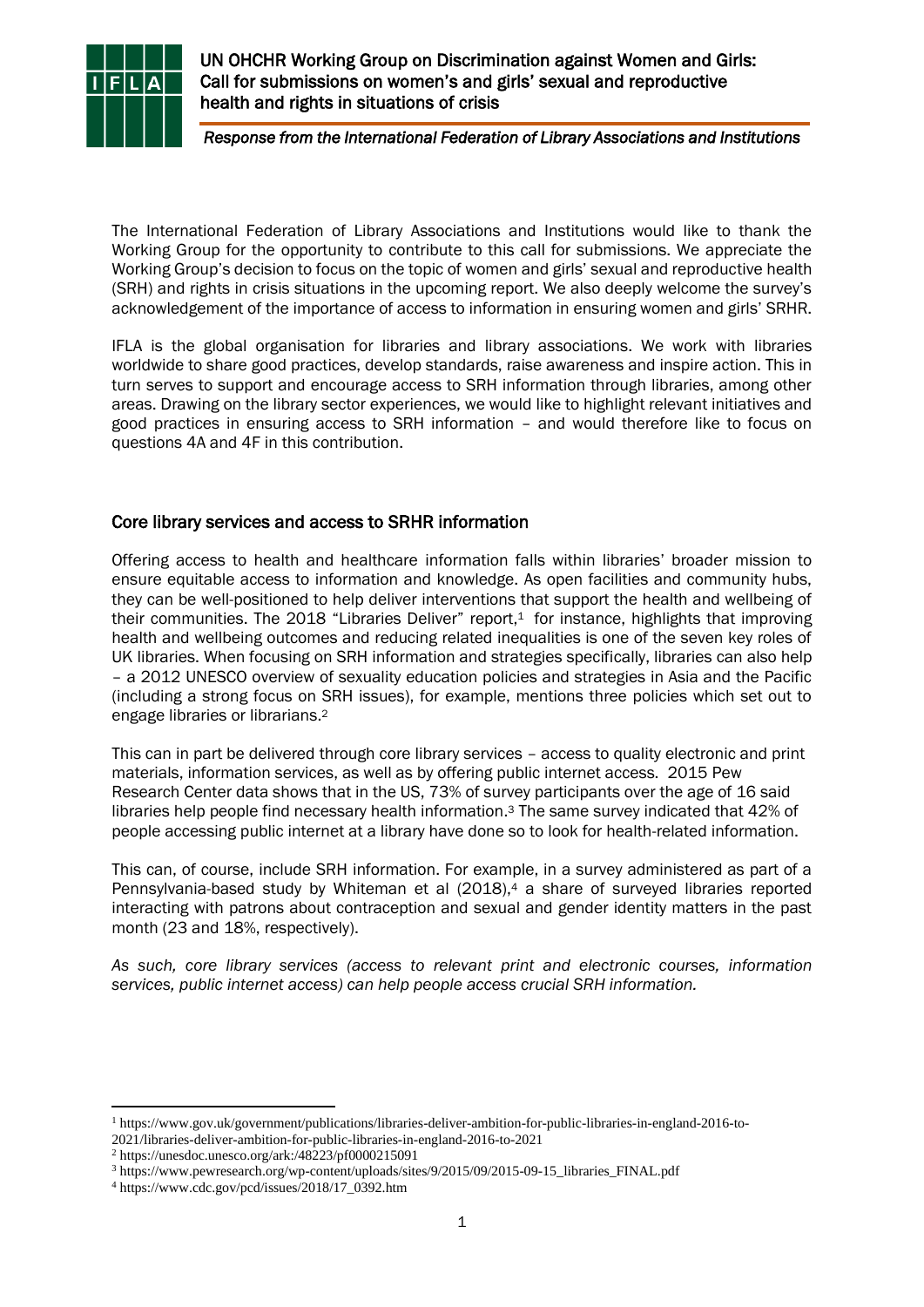## Targeted programs and initiatives

Libraries can be well-suited to deliver targeted interventions to raise knowledge and awareness around key SHR topics among women and girls. This can be especially important in more challenging circumstances or where women and girls have fewer resources or rights.

For example, the READ Information and Resource Centre's Capacity-building Initiative in Nepal responded to community needs of women – some of whom lacked formal education, had low levels of literacy, or had fewer other marketable skills.<sup>5</sup> To help empower women and girls, this initiative offered them a programme of seminars and workshops on various topics – including health and women's rights.<sup>6</sup> More broadly, the READ (Rural Education and Development) Global initiative, established in 1991 in Nepal, set up a network of rural libraries in Nepal, Bhutan and India - these provide women with a safe environment, access to crucial information, and support. Among others, these centers offer access to information resources on reproductive health, sanitation, and hygiene.<sup>7</sup>

In Ghana, the Laterbiokorshie library worked to address the rising cases of teenage pregnancies (frequently prompting stigmatisation and/or discontinued school education) through a reproductive health education project.<sup>8</sup> The library worked in cooperation with the MEP for the local constituency, the Directorate of Public Health and Ghana Education Services, Planned Parenthood of Ghana and the Mamprobi Polyclinic to deliver a series of scheduled talks. Through a large-scale campaign, the library and its partners have already reached 2000 school children, addressing such topics as sexual and reproductive health and sexual violence, abortion, hormonal changes, and more.

In Zambia, a Washington D.C.-based nonprofit organisation Lubuto Library Partners works with local partners to set up sustainable library services, especially for children and youth – with a particular focus on low-income youth, out of school or rural residents. One of their programs sought to address the rising incidence of HIV among adolescent girls and young women – having received a grant, they developed a two-component programme of (a) scholarships to keep girls in school and (b) mentoring programs for library patrons focusing on SRH and gender equality for girls-only, boys-only and mixed groups, as well as SRH and gender equality-promoting resources and a program focusing on family literacy. 9

Access to key SRH information and resources can also be ensured through innovative approaches – in Burundi, Libraries Without Borders installed "idea cubes" – portable digital library kits - in Community Youth Centers. Focusing on quality sexual and reproductive health information, especially for young girls, they also trained local partners to deliver workshops based on this content and resources. 10

*Library-based interventions can help raise awareness and knowledge about SRHR among girls and women, especially those in more vulnerable demographics.*

## Consultation and service delivery

Through a partnership with health service providers, Lubuto Library Partners were also able to set up HIV testing sessions at public libraries. Their experience suggested, inter alia, that trusted nontraditional testing sites like libraries can be beneficial; since libraries can help engage more

<sup>5</sup> https://www.eifl.net/eifl-in-action/empowering-women-and-girls-innovation-award

<sup>6</sup> https://www.ifla.org/files/assets/hq/topics/libraries-development/documents/access-and-opportunity-for-all.pdf

<sup>7</sup> https://da2i.ifla.org/wp-content/uploads/da2i-2017-full-report.pdf

<sup>8</sup> https://librarymap.ifla.org/stories/Ghana/ACCESS-TO-SEXUAL-AND-REPRODUCTIVE-HEALTH-EDUCATION-IN-

THE-LIBRARY-TO-CURB-TEENAGE-PREGNANCY/130; http://library.ifla.org/2316/1/s01-2018-osuigwe-en.pdf <sup>9</sup> http://library.ifla.org/1695/

<sup>10</sup> https://lwb2020us.bibliosansfrontieres.org/our-tools-and-programs/